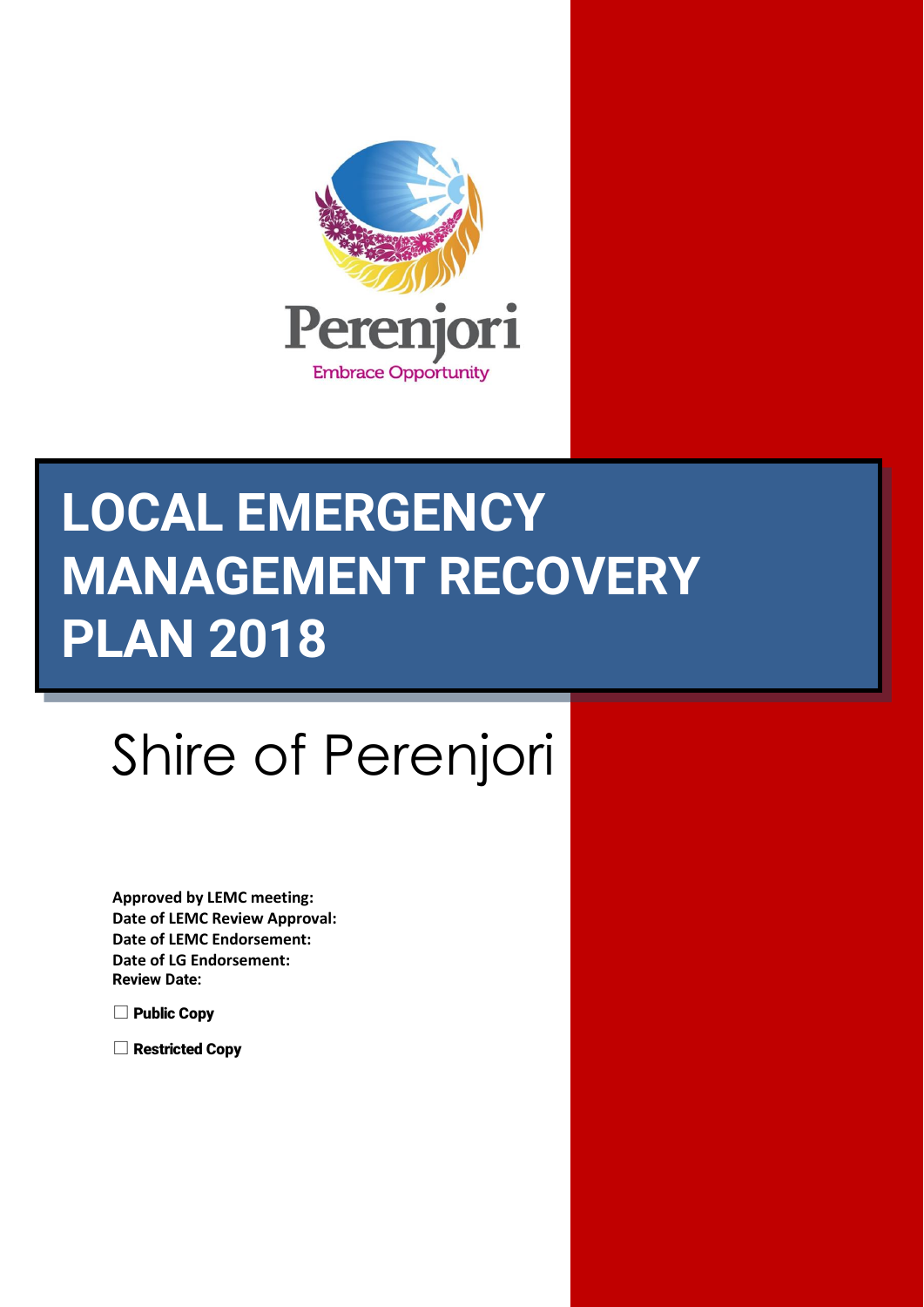# 2 Shire of Perenjori - Local Recovery Plan – March 2018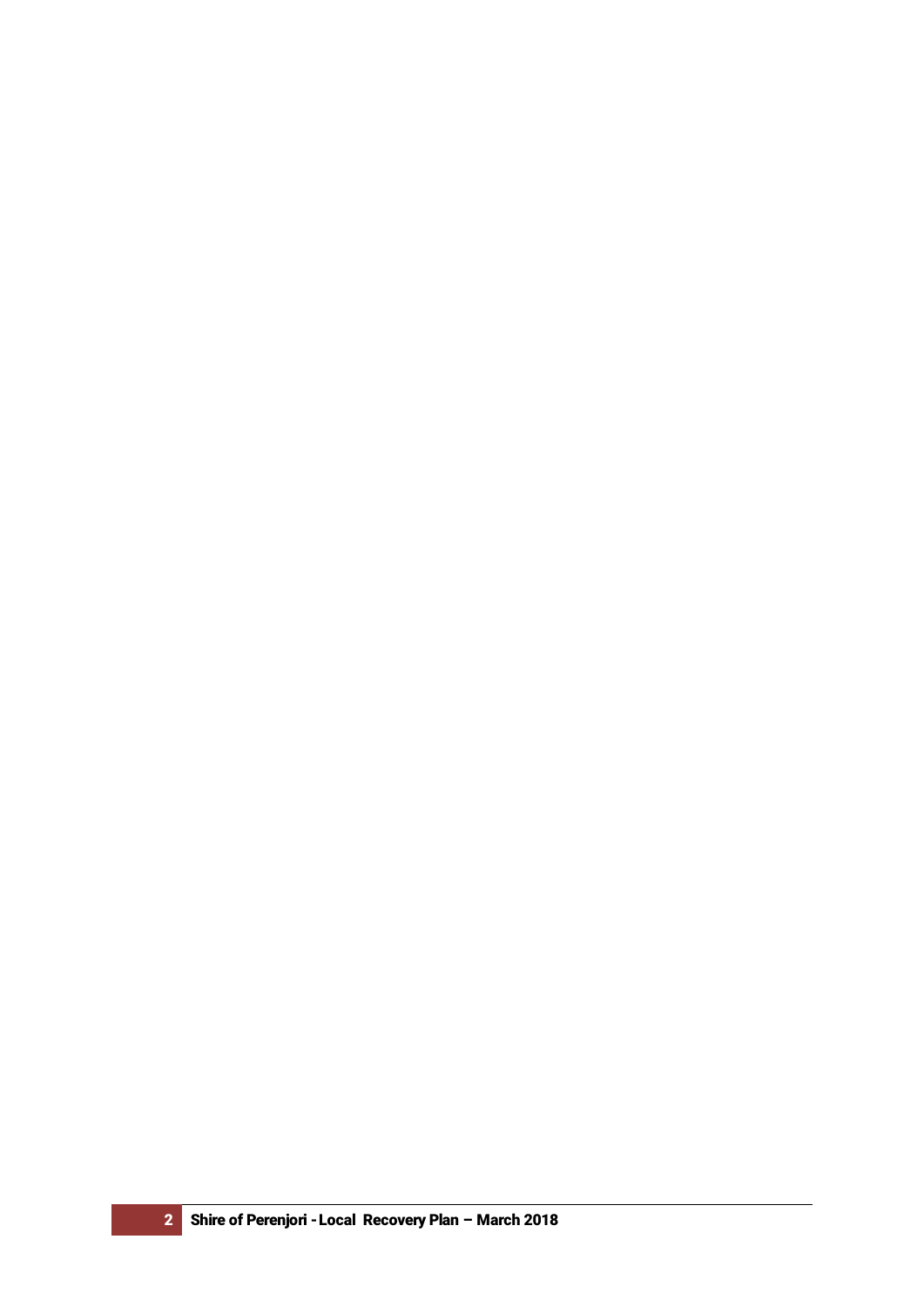#### **OWNERSHIP, APPROVAL AND CONTROL**

These arrangements have been produced and issued under the authority of section 41(4) of the Emergency Management Act 2005, endorsed by Perenjori Local Emergency Management Committee (LEMC), and have been tabled with the Midwest Gascoyne District Emergency Management Committee (DEMC).

|                                                    | <b>Name</b>      | <b>Title</b>           | <b>Signature</b> | Date |
|----------------------------------------------------|------------------|------------------------|------------------|------|
| <b>Owner</b>                                       |                  | <b>Shire President</b> |                  |      |
|                                                    | <b>Ali Mills</b> | <b>CEO</b>             |                  |      |
| <b>Document controller</b><br>and review authority | <b>Rick Ryan</b> | <b>CESM</b>            |                  |      |

## **RECORD OF AMENDMENT**

Suggestions and comments from the community and stakeholders can help improve this plan and subsequent amendments.

Feedback can include:

- What you do and / or don't like about the arrangements;
- Unclear or incorrect expression;
- Out of date information or practices;
- Inadequacies; and
- Errors, omissions or suggested improvements.

To forward feedback, copy the relevant section, mark the proposed changes and forward to:

**Chairperson**

**Local Emergency Management Committee** 

**Shire of Perenjori**

**PO Box 22**

**PERENJORI WA 6620** 

The Chairperson will refer any correspondence to the LEMC for consideration and/or approval.

Amendments promulgated are to be certified in the following table, when updated.

| <b>Amendment</b> |             | <b>Details of Amendment</b>        | <b>Amended by</b> |
|------------------|-------------|------------------------------------|-------------------|
| No.              | <b>Date</b> |                                    | *Initial/Date     |
| 01               | 10/01/2018  | <b>Updated document</b>            | <b>RR</b>         |
| 02               | Oct 2018    | <b>Approved by DEMC &amp; SEMC</b> | <b>RR</b>         |
| 03               |             |                                    |                   |
| 04               |             |                                    |                   |
| 05               |             |                                    |                   |
| 06               |             |                                    |                   |
| 07               |             |                                    |                   |
| 08               |             |                                    |                   |
| 09               |             |                                    |                   |
| 10               |             |                                    |                   |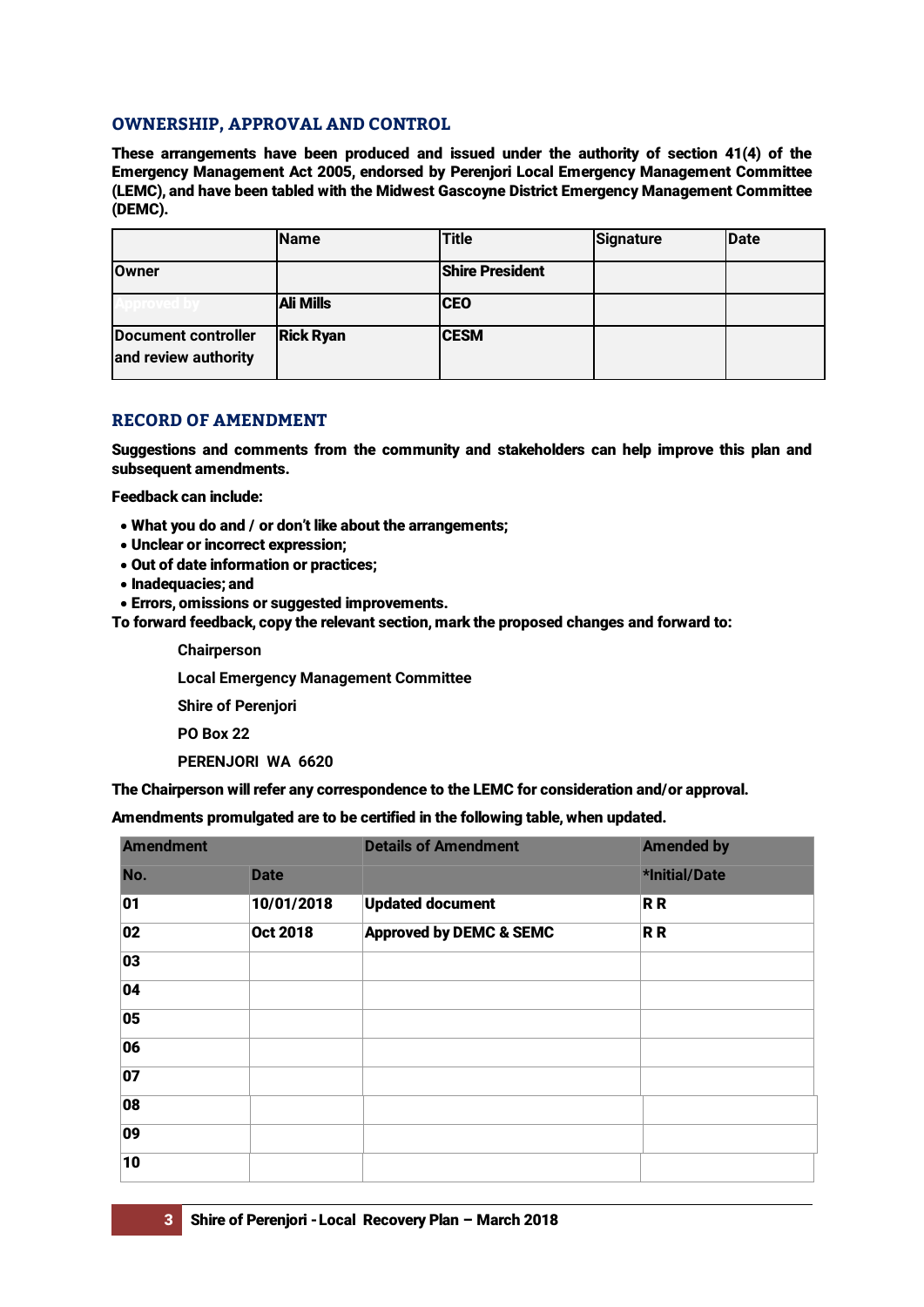# **DISTRIBUTION LIST**

| <b>Organisation</b>                | <b>Location/Officer</b>              | <b>No of Copies</b> |
|------------------------------------|--------------------------------------|---------------------|
| <b>SHIRE OF PERENJORI</b>          |                                      |                     |
| <b>Shire of Perenjori</b>          | <b>CEO</b>                           |                     |
| <b>Shire of Perenjori</b>          | <b>DCEO</b>                          |                     |
| <b>Shire of Perenjori</b>          | <b>Works Manager</b>                 |                     |
| <b>Shire of Perenjori</b>          | <b>Shire President</b>               | 1                   |
| <b>LOCAL EMERGENCY MANAGEMENT</b>  |                                      |                     |
| <b>COMMITTEE</b>                   |                                      |                     |
| <b>LEMC</b>                        | <b>Chairperson</b>                   | 1                   |
| <b>Executive Officer</b>           | <b>CEO of Perenjori</b>              | 0                   |
| <b>WA Police</b>                   | <b>Perenjori Police Station</b>      |                     |
| <b>WA Police</b>                   | <b>Morawa Police Station</b>         | 1                   |
| <b>Dept. of Communities</b>        | <b>Geraldton</b>                     |                     |
| <b>St John Ambulance</b>           | <b>Geraldton</b>                     |                     |
| <b>Bush Fire Services</b>          | Perenjori Volunteers - Town & Latham | $\overline{2}$      |
| <b>DFES Regional Office</b>        | <b>Geraldton</b>                     |                     |
| Roadhouse                          | Perenjori                            |                     |
| Perenjori School                   | Perenjori                            | 1                   |
| P&WS                               | Geraldton                            |                     |
| <b>ADJOINING SHIRE'S / LEMC'S:</b> |                                      |                     |
| Shire of Yalgoo                    | <b>LEMC</b>                          |                     |
| Shire of Carnamah                  | <b>LEMC</b>                          |                     |
| Shire of Three Springs             | <b>LEMC</b>                          |                     |
| Shire of Coorow                    | <b>LEMC</b>                          |                     |
| Shire of Morawa                    | <b>LEMC</b>                          |                     |
| Shire of Dalwallinu                | <b>LEMC</b>                          |                     |
|                                    |                                      |                     |

The distribution list is included to enable amendments to be distributed at later dates.

#### **General acronyms used in this document**

| <b>CA</b>    | <b>Controlling Agency</b>                        |
|--------------|--------------------------------------------------|
| DC           | <b>Department of Community Services</b>          |
| <b>DEMC</b>  | <b>District Emergency Management Committee</b>   |
| <b>DFES</b>  | <b>Department of Fire and Emergency Services</b> |
| <b>HMA</b>   | <b>Hazard Management Agency</b>                  |
| <b>ISG</b>   | <b>Incident Support Group</b>                    |
| <b>LEC</b>   | <b>Local Emergency Coordinator</b>               |
| <b>LEMA</b>  | <b>Local Emergency Management Arrangements</b>   |
| <b>LEMC</b>  | <b>Local Emergency Management Committee</b>      |
| <b>LGA</b>   | <b>Local Government Authority</b>                |
| <b>LMDRF</b> | <b>Lord Mayor's Distress Relief Fund</b>         |
| <b>LRC</b>   | <b>Local Recovery Coordinator</b>                |
| <b>LRCG</b>  | <b>Local Recovery Coordinating Group</b>         |
| <b>NGO</b>   | <b>Non-Government Organisation</b>               |
| <b>OIC</b>   | <b>Officer In Charge</b>                         |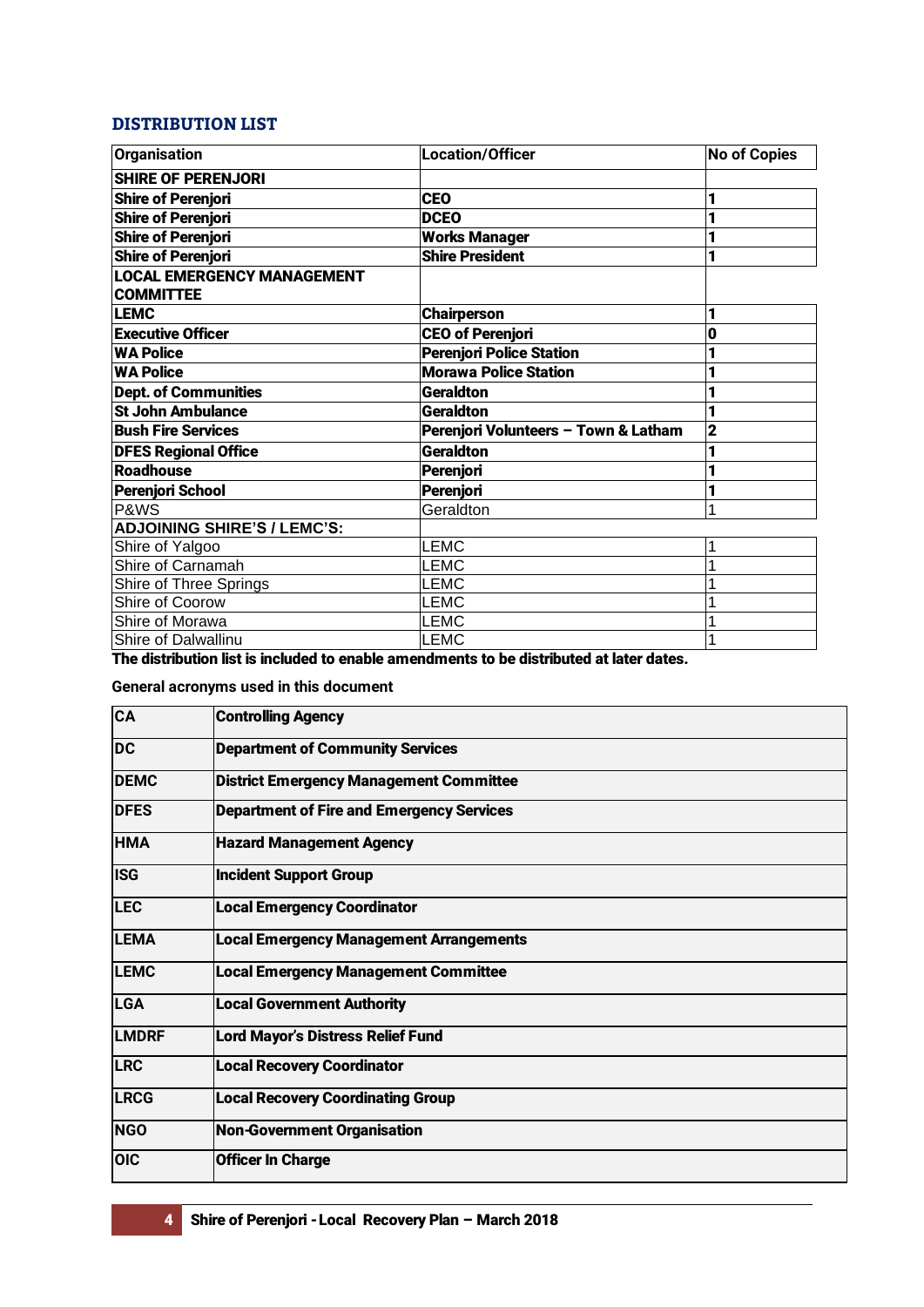| <b>SEC</b>     | <b>State Emergency Coordinator</b>                                        |
|----------------|---------------------------------------------------------------------------|
| <b>SEMC</b>    | <b>State Emergency Management Committee</b>                               |
| <b>WANDRRA</b> | <b>Western Australian Natural Disaster Relief and Recovery Assistance</b> |

# **PART ONE: INTRODUCTION**

Disaster recovery is the coordinated process of returning an affected community to a normal level of functioning after a disaster. Recovery is part of emergency management, which also includes the components of Prevention, Preparedness and Response. Planning for recovery is integral to emergency preparation.

Recovery management is the coordinated process of supporting "emergency affected communities in the reconstruction and restoration of physical infrastructure, the environment and community, psychosocial, and economic wellbeing" *(Emergency Management Act 2005)*

This Local Recovery Plan is to be read in conjunction with:

[Emergency Management Act 2005](http://www.slp.wa.gov.au/pco/prod/FileStore.nsf/Documents/MRDocument:26057P/$FILE/Emergency%20Management%20Act%202005%20-%20%5b00-f0-00%5d.pdf?OpenElement) [State Recovery Procedure 1](https://www.semc.wa.gov.au/Documents/Resources/Legislation,%20Policy,%20Plans,%20Procedure%20and%20Guidelines/Procedure/StateEMProcedure.pdf) – Management of public fundraising donations [State Recovery Procedure 2](https://www.semc.wa.gov.au/Documents/Resources/Legislation,%20Policy,%20Plans,%20Procedure%20and%20Guidelines/Procedure/StateEMProcedure.pdf) – Emergency management funding [State Recovery Procedure 3](https://www.semc.wa.gov.au/Documents/Resources/Legislation,%20Policy,%20Plans,%20Procedure%20and%20Guidelines/Procedure/StateEMProcedure.pdf) – State Recovery Coordination Group [State Recovery Procedure 4](https://www.semc.wa.gov.au/Documents/Resources/Legislation,%20Policy,%20Plans,%20Procedure%20and%20Guidelines/Procedure/StateEMProcedure.pdf) - Comprehensive Impact Assessment [Westplan Recovery Coordination](https://www.semc.wa.gov.au/Pages/Westplans.aspx) [Local Recovery Guidelines](https://www.semc.wa.gov.au/resources/legislation-and-policy-framework/guidelines)

Perenjori Local Emergency Management Arrangements

#### **Authority**

This Local Recovery Plan has been prepared in accordance with the requirements of Section 41(4) of the *Emergency Management Act 2005* as a sub plan to the Shire of Perenjori Local Emergency Management Arrangements and endorsed by the LEMC. The plan has been consulted with Council members and stakeholders, and has been tabled for information and comment at the Midwest Gascoyne DEMC.

#### **Purpose**

The purpose of the Local Recovery Plan is to describe the arrangements for effectively managing recovery operations at a local level and to facilitate the affected community undertaking its own recovery.

#### **Objectives**

The objectives of the Plan are to:

- Describe the roles, responsibilities, available resources and procedures for the management of recovery from emergencies for the Shire of Perenjori,
- Establish a basis for the coordination of recovery activities at the local level,
- Promote effective liaison between all Hazard Management Agencies (HMA), emergency services and supporting agencies, which may become involved in recovery management,
- Provide a framework for recovery operations,
- Ensure effective and coordinated management of recovery operations within the Shire of Pereniori.
- Ensure the plan complies with State emergency management arrangements,
- Identify the roles and responsibilities of HMAs, emergency services, support organisations and Shire of Perenjori staff whilst promoting effective liaison between all organisations, and
- Ensure community engagement throughout recovery management.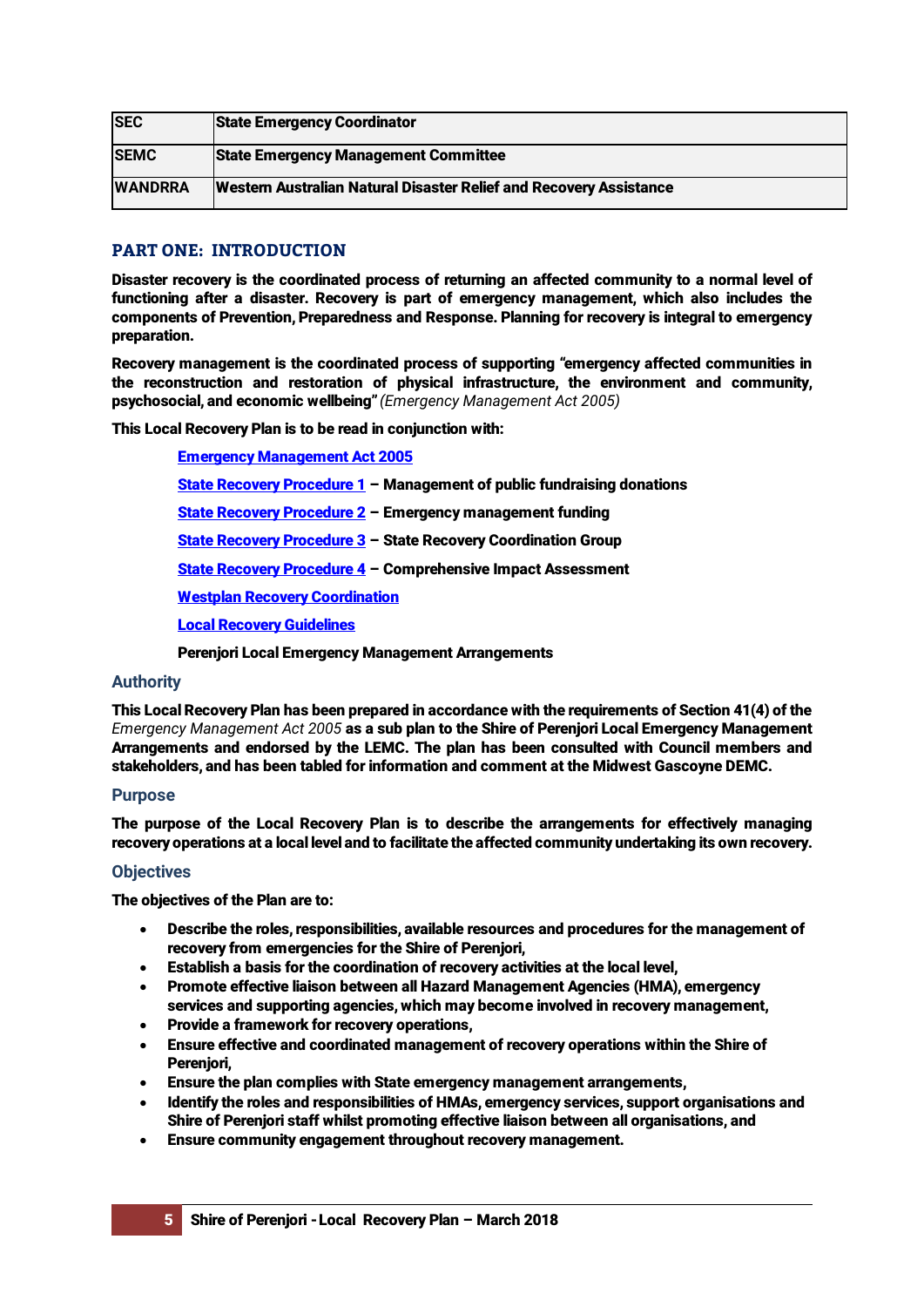#### **Scope**

The scope of the Plan is limited to and includes:

- The geographical boundaries of the Shire of Perenjori,
- Local Emergency Management Arrangements,
- Existing legislation, plans and Local Laws,
- Statutory or agreed responsibilities,
- Relevant Shire of Perenjori supporting documents and plans, and
- Involvement of the affected community in recovery management.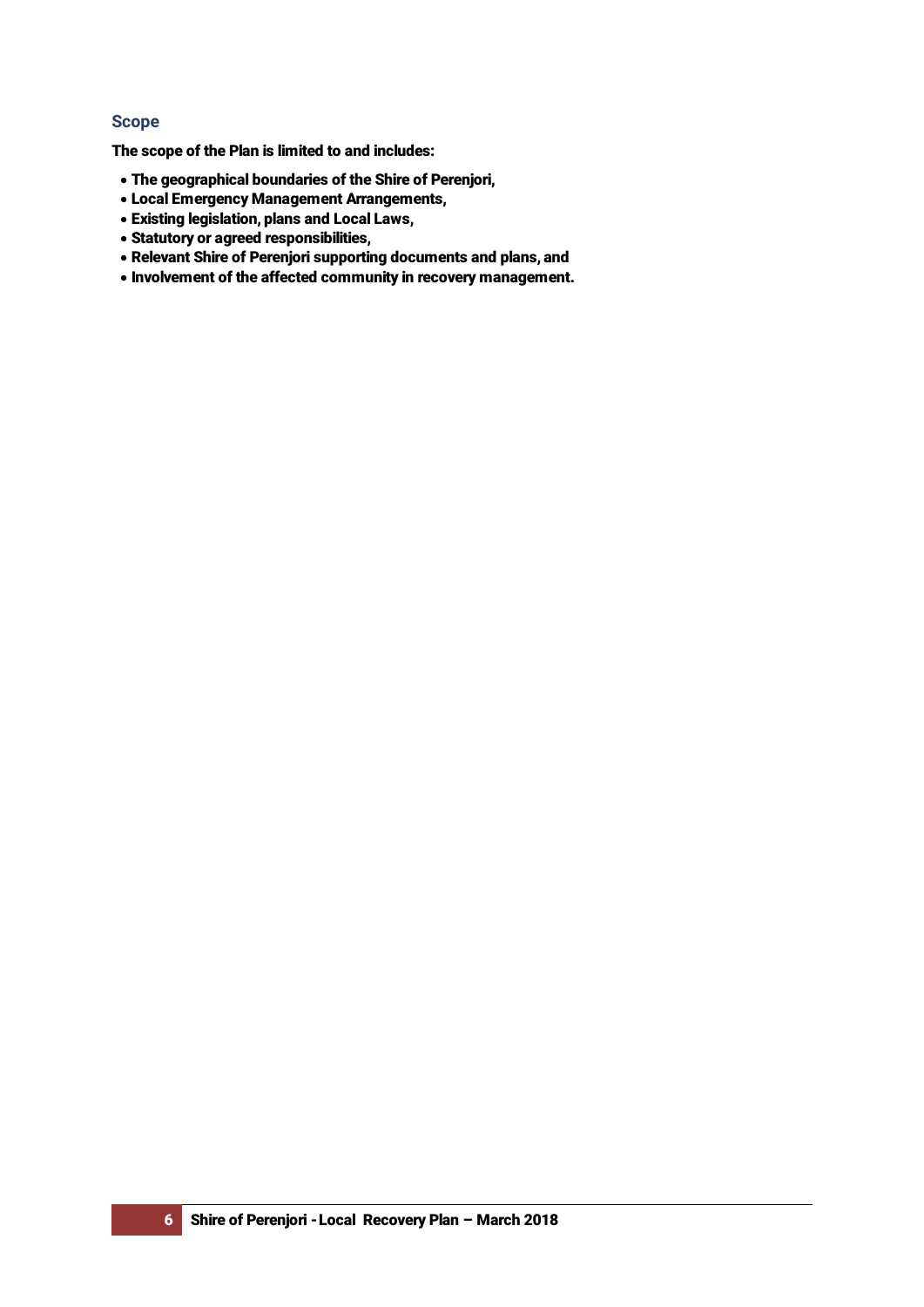# **PART TWO: RELATED DOCUMENTS AND ARRANGEMENTS**

The following documents and arrangements are related to this Plan:

# **2.1 Local Government Policy**

A draft policy for Local Recovery Management has been prepared by Shire of Perenjori in accordance with section 36(4) of the *Emergency Management Act 2005*, and has been tabled for noting of LEMC and Council.

# **2.2 Existing Plans and Arrangements**

| Document                                                           | Owner                     | <b>Date</b> | <b>Location</b>           |
|--------------------------------------------------------------------|---------------------------|-------------|---------------------------|
| <b>Perenjori Local Emergency</b><br><b>Management Arrangements</b> | <b>Shire of Perenjori</b> | 2018        | <b>Website and Office</b> |
| State Emergency Welfare Plan   Department of Communities           |                           | 2015        | www.dcp.wa.gov.au         |
| <b>Bush Fire Response Plan</b>                                     | <b>Shire of Perenjori</b> | 2014        |                           |

# **2.3 Agreements, Understandings and Commitments**

The Perenjori Shire Council does not currently have any agreements in place.

| Parties to these agreements | Name of Agreement | <b>Summary of Agreement</b> |
|-----------------------------|-------------------|-----------------------------|
|                             |                   |                             |
|                             |                   |                             |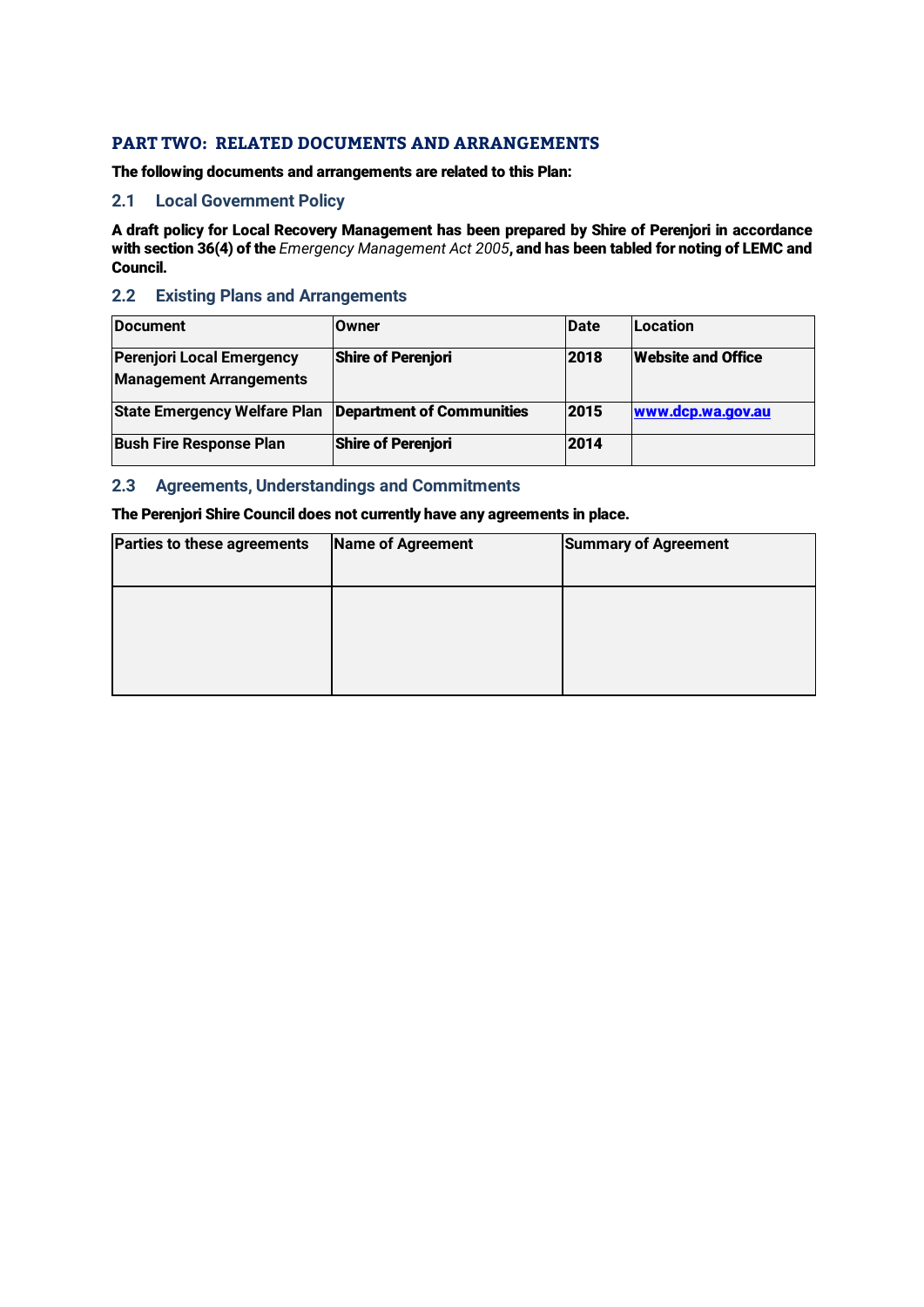# **PART THREE: RESOURCES**

Key consideration – The Shire of Perenjori is small and has very limited resources.

The Local Recovery Coordinator (LRC) is responsible for the determination of resources required for recovery activities, based on the Comprehensive Impact Assessment. This determination is made in consultation with the Local Recovery Coordinating Group (LRCG) and support organisations, during the initial stages of the recovery process. Shire of Perenjori resources and community resources are noted in the 'Resource and Contact Register' which is a support document to the Local Emergency Management Arrangements. If the LRCG is convened, the LRC will continue to assess requirements for the restoration of services and facilities including determination of the resources required for the recovery process. This is to also include the wellbeing and communication/information needs of the community. The LRCG will source and coordinate external and internal resources, including the provision of the Shire staff.

It is also noteworthy that the communities' needs will change throughout the recovery cycle, and as such, the distribution of resources to address community impacts will need to be flexible as information continues to be received.

The Resource and Contact Register contains contact information and is available at Appendix 7 of the LEMA.

| The following table identifies suitable Local Recovery Coordination Centres in the local government area: |  |  |
|-----------------------------------------------------------------------------------------------------------|--|--|
|                                                                                                           |  |  |
|                                                                                                           |  |  |
|                                                                                                           |  |  |

| <b>Centre Name</b>                                                | <b>Address</b>                           | <b>Capacity and Available</b><br><b>Resources</b> | <b>Contacts</b>                                                         |
|-------------------------------------------------------------------|------------------------------------------|---------------------------------------------------|-------------------------------------------------------------------------|
| <b>Perenjori Town</b><br><b>Hall/Shire Admin</b><br><b>Centre</b> | <b>Fowler Street</b><br><b>Perenjori</b> | Large open hall                                   | <b>CEO Shire of Perenjori</b><br>08 99730100<br>ceo@Perenjori.wa.gov.au |

#### **3.1 Local Government Staff**

The Shire of Perenjori is a very small local council with limited staff to fulfil the Recovery function for a L3 incident and for any long duration.

#### **3.2 Local Volunteer Coordination**

- Due to the small size of the Shire of Perenjori it is envisaged the number of spontaneous volunteers would be less than 50 people.
- Where possible, all offers of, or requests for, volunteer assistance with recovery activities should be coordinated through the LRCG. Spontaneous volunteers are a valuable, flexible resource that could be used to support existing volunteers and personnel to take up more active responsibilities in aiding with recovery operations. Local volunteers usually have more familiarity with the local community, local area, and understanding of available resources.
- Visit the Volunteering WA website <https://volunteeringwa.org.au/> for more information. The Australia-New Zealand Emergency Management Committee has released a Spontaneous Volunteer Strategy available at [http://fire-com-live-wp.s3.amazonaws.com/wp](http://fire-com-live-wp.s3.amazonaws.com/wp-content/uploads/20160107085733/Spontaneous-Volunteer-Strategy-ANZEMC-Endorsed.pdf)[content/uploads/20160107085733/Spontaneous-Volunteer-Strategy-ANZEMC-Endorsed.pdf](http://fire-com-live-wp.s3.amazonaws.com/wp-content/uploads/20160107085733/Spontaneous-Volunteer-Strategy-ANZEMC-Endorsed.pdf) which should be read in conjunction with this component.

#### **3.3 Local Recovery Coordination Centre**

It may be necessary to establish a Recovery Coordination Centre if extensive recovery activities are likely to be carried out. The purpose of the Centre is to coordinate the recovery process undertaken by various agencies in terms of resources, information and tasks. Identification of a designated location for a Recovery Coordination Centre is a pre-requisite of recovery management. Each Local Government will provide administrative support for their Recovery Coordination Centre.

The Local Recovery Coordination Centre will be located at the Shire Office, if this location is unavailable or deemed unsuitable, the LRC will designate an alternative location as soon as possible and publicise the location and contact numbers after it has been relocated.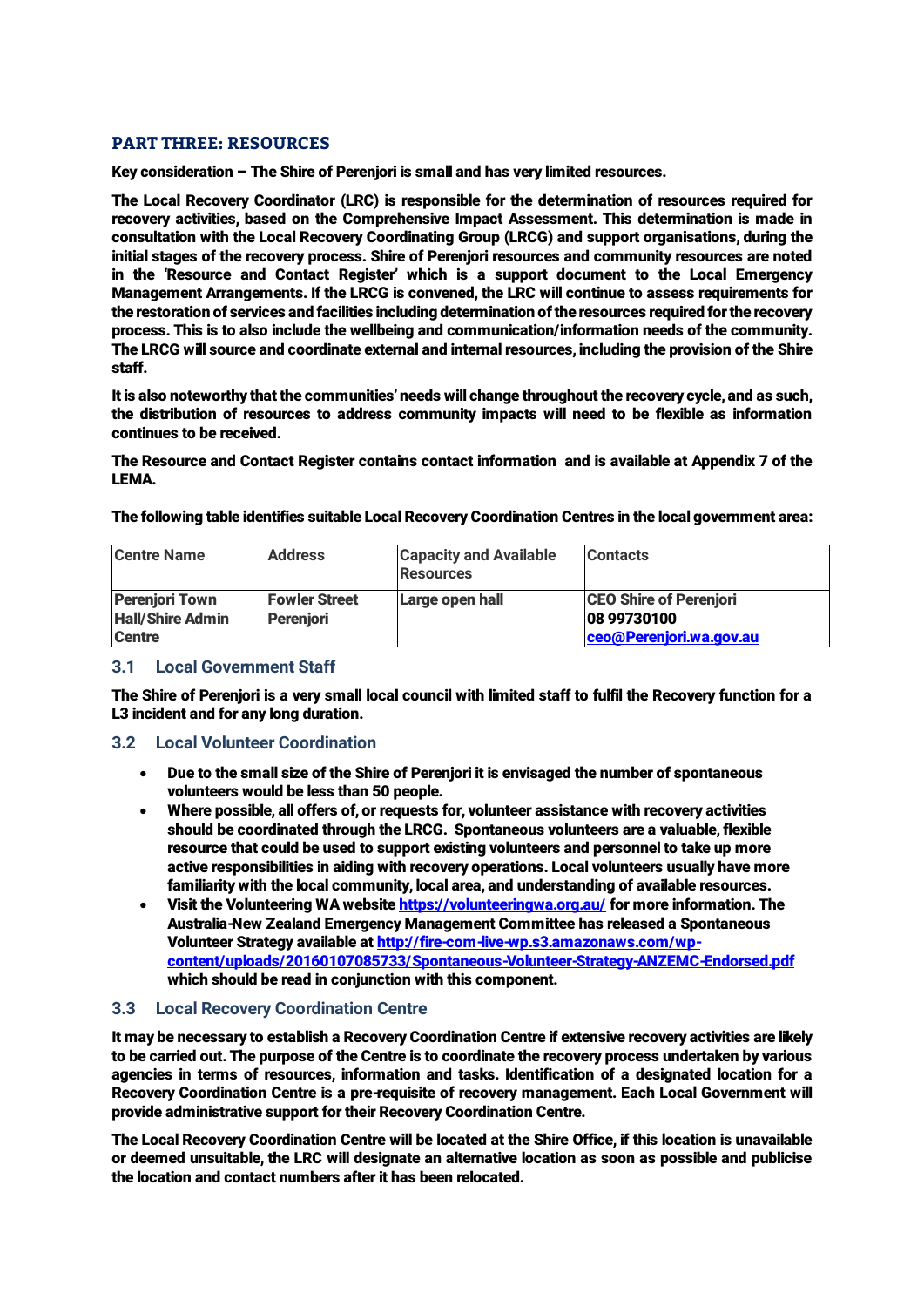| <b>Centre Name</b>                                  | <b>Address</b> | <b>Capacity and Available</b><br><b>Resources</b> | <b>Contacts</b> |
|-----------------------------------------------------|----------------|---------------------------------------------------|-----------------|
| <b>Recovery Coordination Shire Office/Town Hall</b> |                |                                                   |                 |
| <b>Centre</b>                                       |                |                                                   |                 |

# **3.4 Recovery Information Centre / One-Stop-Shop**

A Recovery Information Centre/ One-Stop-Shop will be established when required by the LRCG. The purpose of the Centre is to provide information and advice to the community on the progress of recovery, special arrangements and services. The location and contact details of the Centre will be disseminated to the community when it has been established.

A recovery centre is also designed to centralise the delivery of Local, State and Commonwealth government and non-government services to people affected by a disaster. The Recovery Information Centre may or may not be collocated with the Local Recovery Coordination Centre, depending on the size and complexity of the disaster.

| <b>Centre Name</b>                           | <b>Address</b>                | <b>Capacity and Available</b><br><b>Resources</b> | <b>Contacts</b> |
|----------------------------------------------|-------------------------------|---------------------------------------------------|-----------------|
| <b>Recovery Information</b><br><b>Centre</b> | <b>Shire Office/Town Hall</b> |                                                   |                 |

# **3.5 Financial Arrangements**

The Shire of Perenjori will utilise the following with regard to financial arrangements for recovery where required:

- Establishing a cash reserve for Community Recovery, where it is considered appropriate for the level of risk to the community,
- Use of s6.8(1) and s6.11(2) of the Local Government Act 1995 with respect to expenditure of funds not included in the annual budget,
- Local Government (Financial Management) Regulations 1996 regulation 18(a) provides exemption for council to make budget related decisions in emergencies without giving local public notice of changes to financial reserves, and
- Use of s6.20(2) of Local Government Act 1995 enabling borrowing of funds, subject to one month's local public notice of the proposal and exercising of the power to borrow by absolute majority decision of council.

The following arrangements have been made to fund recovery activities if necessary:

- Western Australia Natural Disaster Relief and Recovery Arrangements (WANDRRA),
- Lord Mayor's Distress Relief Fund (LMDRF),
- Centrelink, and
- Department of Child Protection and Family Support.

*(Refer to State Emergency Management Preparedness Procedure 7 for more information)* 

#### **3.6 Financial Management:**

Financial management is a key aspect in providing support to a recovery plan and there should be a strategy to ensure successful implementation of recovery programs ensuring adequate and timely expenditure of funds.

Financial Management Arrangements needs to include the following:

- Identification of funding streams (local, state and federal level),
- Prioritisation of requirements for funding,
- Management of funds over time in a transparent manner (receipts of grants, funds, donations, payouts),
- Liaison and cooperation with other agencies in both the private and public sector, and
- All funds regardless of their source remain subject to the Local Government Act 1995, Part 6 Financial Management. Subsequently, consideration should be given to utilising appropriately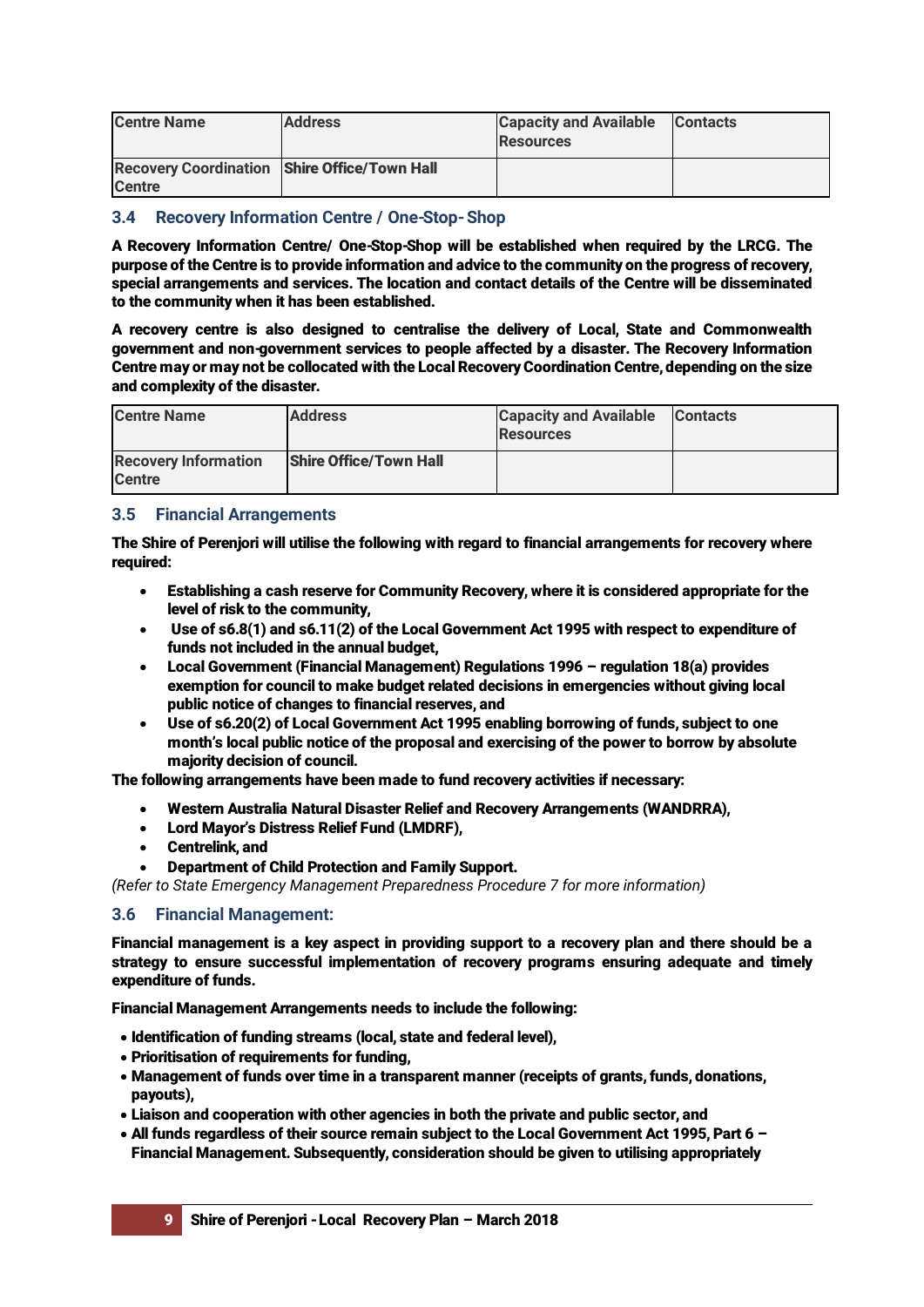trained/experienced finance staff during recovery, to ensure adherence to the aforementioned Act, and appropriate record keeping throughout.

# **3.7 Donations of Cash**

State Emergency Management Recovery Procedure 1 outlines the policy for initiating and managing appeals and donation. The LRCG may encourage the use of Lord Mayor's Distress Relief Fund for people wanting to make cash donations, although if deemed necessary, may open a separate account specifically for cash donations.

Visit **[www.appealswa.org.au](http://www.appealswa.org.au/)** for further information and application forms

The commencement of an appeal fund does not override the statutory obligations, on the part of government agencies, to provide welfare, relief and reconstruction assistance to those affected by emergencies.

#### **3.8 Donations of Service and Labour**

Any donations of service or labour to assist with the recovery from a disaster, should be administered by the affected Local Government or if established, the LRCG. Where the State Government level recovery coordination arrangements are activated under State Emergency Management Plan 6. Recovery - the Recovery Services Subcommittee may arrange the administration of donations of services and labour**.** 

#### **3.9 Donations of Goods**

The donations of goods to assist victims to recover from a disaster may be arranged by non-government organisations. The distribution of the donated goods shall be undertaken by the organisations concerned. Appeals for donations of physical items such as food and furniture should be discouraged unless specifically requested through the LRCG.

#### **3.10 Non-Government Organisations (NGOs)**

In some circumstances, NGOs can provide assistance by way of emergency relief funds, shelter, accommodation or household supplies. Where possible, all offers of, or requests for, assistance should be coordinated through the LRCG to avoid duplication of effort and confusion.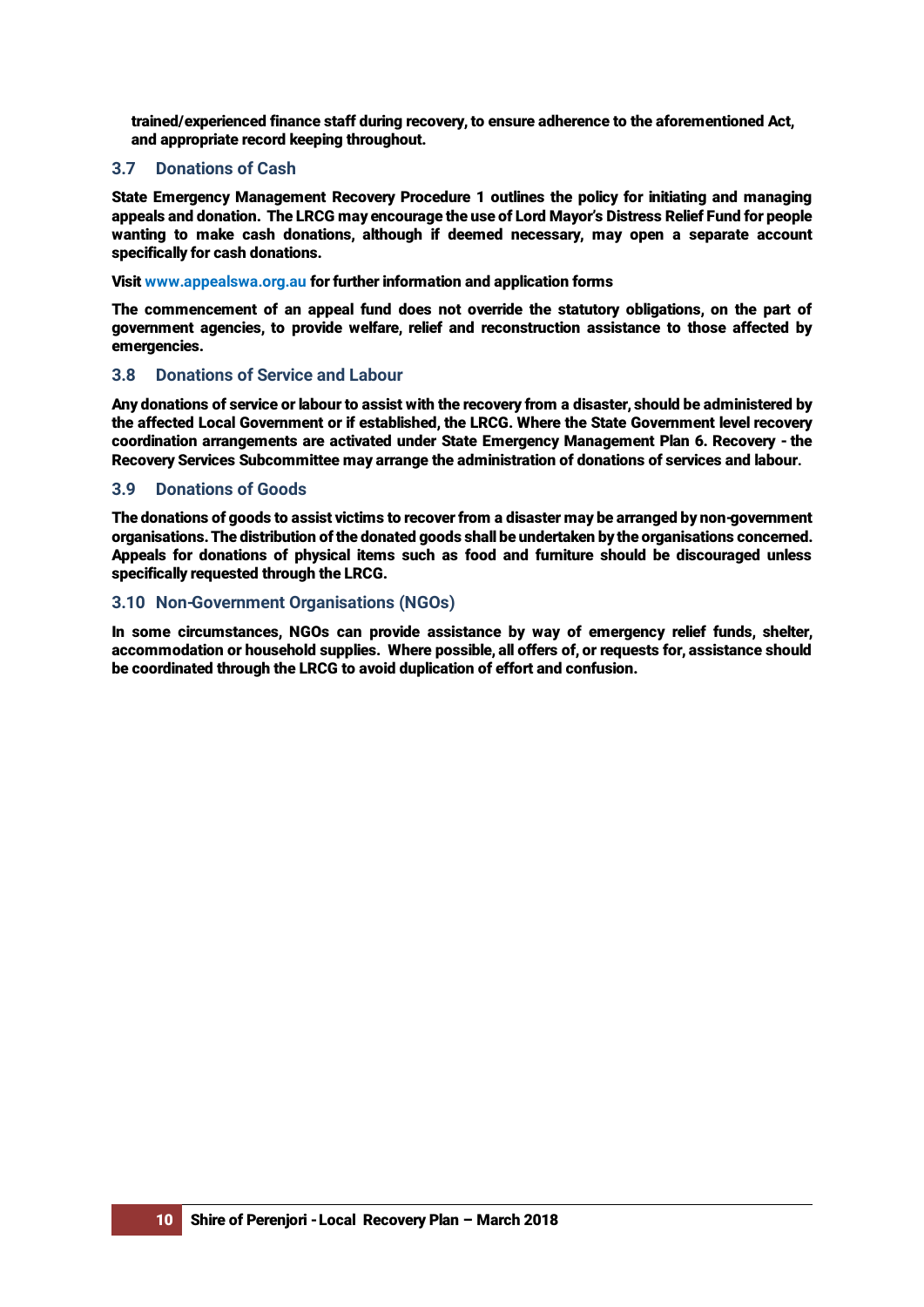### **PART FOUR: ROLES AND RESPONSIBILITIES**

#### **4.1 Recovery Structure**

The structure of Local Recovery Coordinating Group should be considered dynamic, as the composition and roles within the group will change depending upon the disaster being recovered from. During the response phase of the incident, the following structure is typically adopted, until the incident transitions from Response to Recovery.

**Initial Recovery Management Structure** *(during response phase)*



This structure sees the coordination and communication between the Hazard Management Agency (HMA) / Controlling Agency (CA), and the local government authority, including the Local Recovery Coordinator being included in the HMA / CA Incident Support Group briefings and meetings.

During the Recovery phase, this structure will change dependent upon the disaster, which will largely dictate required recovery actions i.e. a significant infrastructure sub-committee and associated functions may not be required for a bushfire that only affects pastoral land owners or nature reserve land.

#### **Recovery Committee Structures**

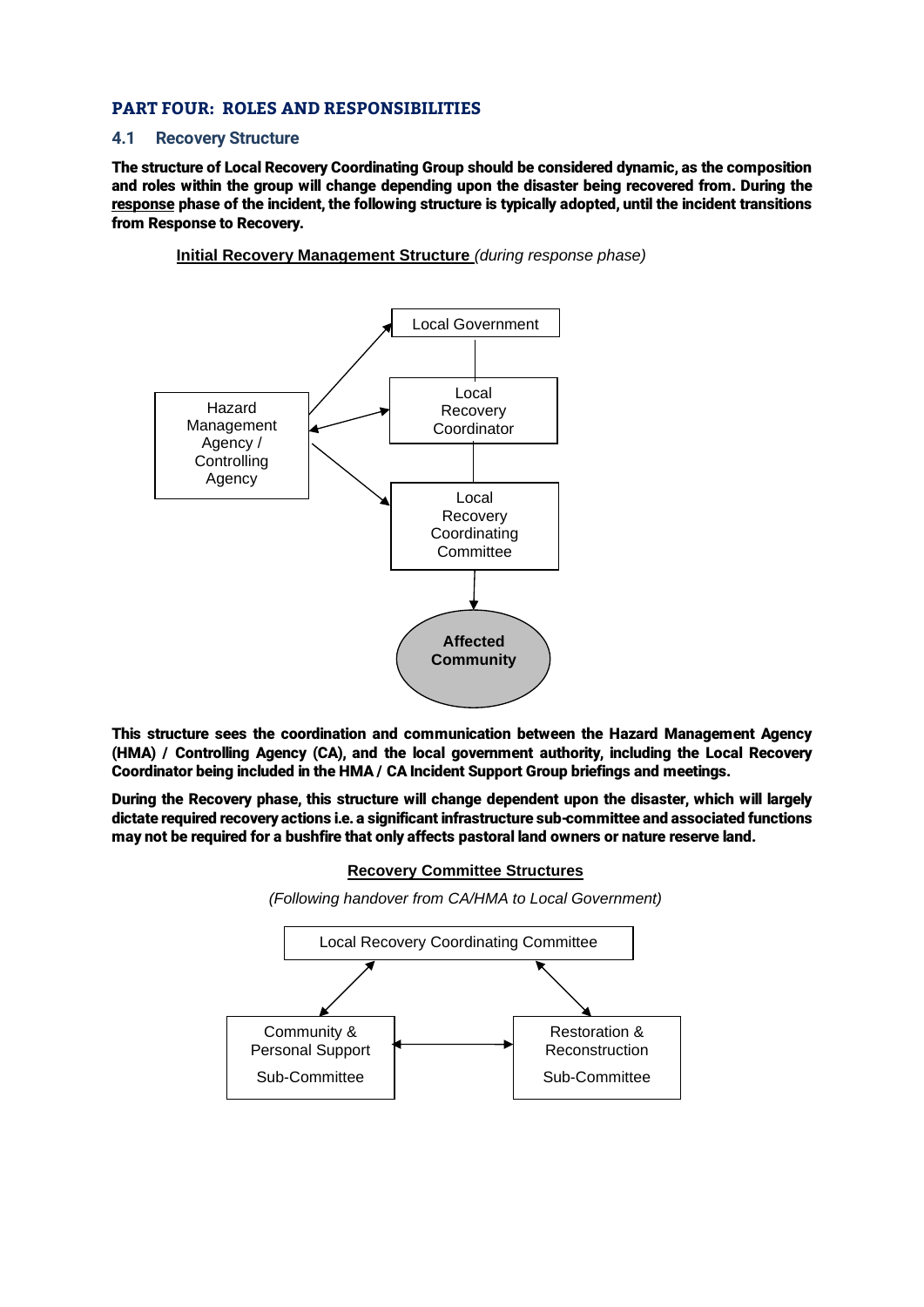The above diagram illustrates a basic Recovery Committee structure, which can be utilised dependent upon complexity and impact of the disaster. Within this toolkit, the below structure is applied, for which position descriptions for roles, and guidance for individual subcommittee functions is also available within the toolkit. These structures can be scaled up or back as the situation dictates.

The Shire of Perenjori LEMC has identified the following local recovery structure as suitable to address the needs of the Shire and the community should an emergency incident occur.

• Shire of Perenjori CEO -Local Recovery Coordinator

• Shire President – Chair of the LRCG

Shire staff members responsible for the following roles in recovery

| Shire Administration Officer          | $\bullet$ | <b>Administrative support to the LRCG</b>   |
|---------------------------------------|-----------|---------------------------------------------|
|                                       | $\bullet$ | <b>Public information</b>                   |
| Shire Finance Officer                 |           | <b>Member LRCG</b>                          |
|                                       | $\bullet$ | <b>Financial advice</b>                     |
|                                       | $\bullet$ | Administration of public assistance funding |
|                                       | ٠         | <b>WANDRRA</b>                              |
| Shire Works Manager                   | ٠         | <b>Infrastructure</b>                       |
| Contract Environmental Health Officer | ٠         | <b>Environmental health</b>                 |

The Local Recovery Coordination Group will be formed during the response phase to any emergency incident at the direction of the Local Recovery Coordinator in consultation with the Controlling Agency.

The LEMC has discussed the options of forming subcommittees of the LRCG during the recovery process and it is agreed that the formation of the LRCG alone would be sufficient to ensure the recovery process is managed efficiently.

#### **4.2 Local Recovery Coordinator**

The Chief Executive Officer has been appointed as the Local Recovery Coordinator (LRC) in accordance with the *Emergency Management Act 2005*, S 41. (4). The Shire Works Manager will act in the role when the primary appointee is unavailable when an emergency occurs.

The LRC is responsible for coordinating the recovery in conjunction with the LRCG and adhering to the plans, strategies and policies determined by the LRCG.

The LRC is also responsible for preparation, maintenance, testing and implementation of recovery management arrangements in accordance with *Emergency Management Act 2005* and in consultation with local government.

#### **4.3 The Local Recovery Coordinating Group (LRCG)**

The role of the Local Recovery Coordinating Group (LRCG) is to coordinate and support local management of the recovery processes within the community.

The LRCG comprises a core membership plus additional personnel depending on the type and magnitude of the event and the community affected.

The role of the LRCG is to coordinate and support local management of the recovery process within the community.

# **LOCAL RECOVERY COORDINATOR & LOCAL RECOVERY COORDINATING GROUP - ACTION CHECKLISTS**

#### **4.4 Local Recovery Coordinating Group Subcommittees (where required)**

Dependent upon the extent of the recovery process required, the following sub-committees may be established to assist the LRCG in the management of the recovery process.

- Community (Social)
- Infrastructure (Built)
- Environment (Natural)
- Finance (Economic)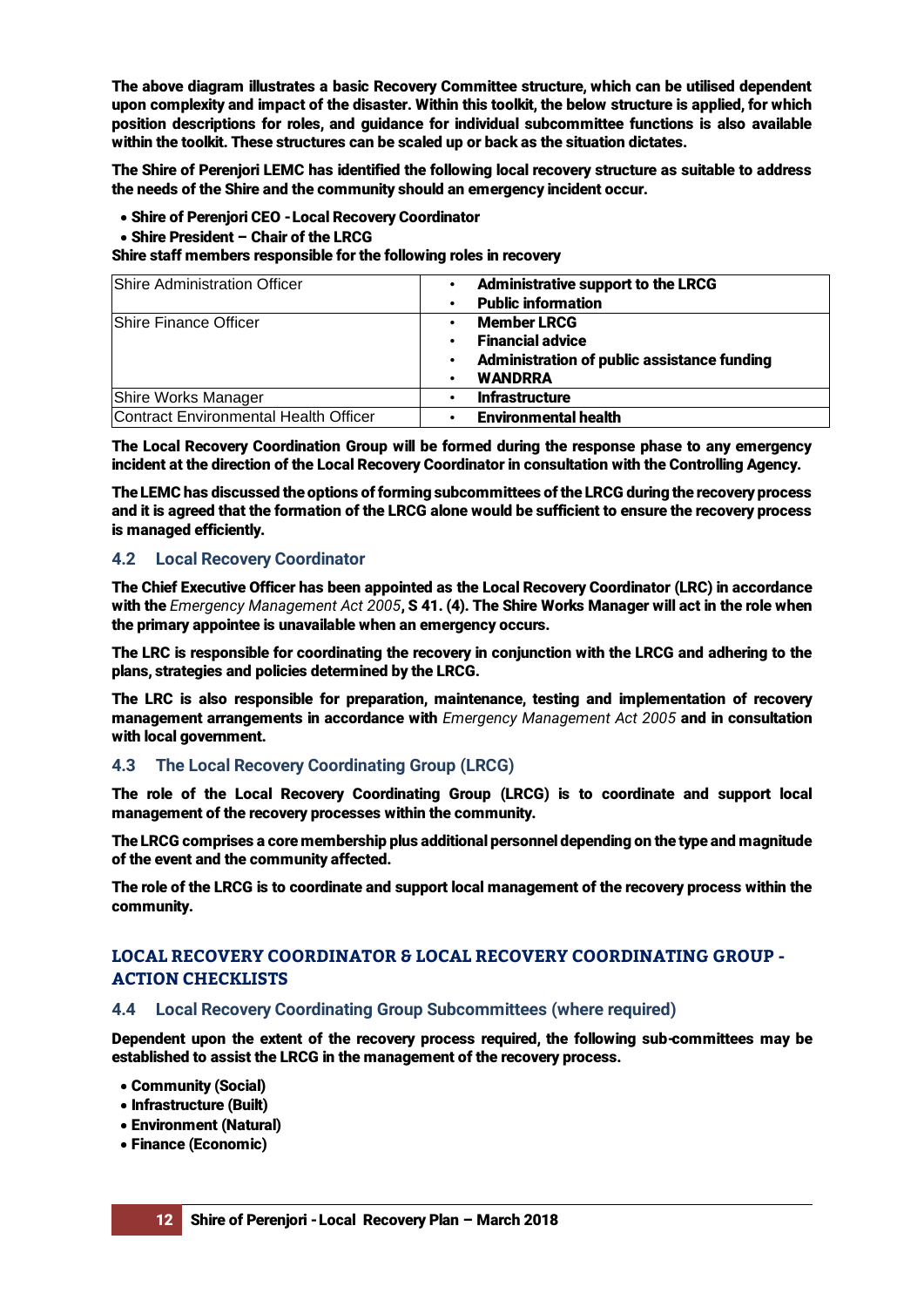### **PART FIVE: COMMENCEMENT OF RECOVERY**

#### **5.1 Transition from Response to Recovery**

The responsibility for coordinating recovery arrangements rests with the affected local government. State level assistance may be required where the delivery of recovery services, or the coordination required to deliver recovery services, exceeds the capacity of the local government.

To ensure that appropriate recovery activities are initiated as soon as possible after impact of the event, the Controlling Agency / Hazard Management Agency (HMA) is to ensure the LRC is notified of the event. The LRC is to liaise with the Controlling Agency, including attending the Incident Support Group and Operations Area Support Group meetings where appropriate. (Refer to State Emergency Management Policy 6.1 for more information)

The Incident Controller is to complete and sign the Comprehensive Impact Assessment to confirm the accuracy of the information and handover the responsibility to local government. The LRC will take over the responsibility for recovery and advise the LRCG to activate the recovery plan and related arrangements.

#### **5.2 Activation**

The decision to activate the Local Recovery Plan will be made by the Chair of LRCG on the advice of the LRC. Once the plan has been agreed to be activated, the LRC & LRCG become responsible for implementation of the plan.

#### **5.3 Operational Recovery Planning**

The operational recovery plan provides the strategic direction and details actions required to facilitate a successful recovery. When the LRCG is activated, the group will develop an operational recovery plan to guide its functions during the first meeting. The operational recovery plan should include assessment and recovery requirements, organisational management, operational aspects and administrative arrangements.

The following sources and agencies are involved in undertaking impact assessment encompassing the functional areas of recovery (i.e. social, infrastructural, economic and environmental disruption /or damage)

- Hazard Management Agencies
- Welfare agencies to identify persons in need of immediate assistance;
- Local government surveyors, engineers, environmental health officers, waste/sanitation, and finance staff.
- Insurance assessors.

#### **5.4 Welfare & Health Services**

Welfare is the responsibility of the Department of Community Services (DC). The Shire of Perenjori local welfare, health and wellbeing plan details the arrangements that apply in local circumstances, consistent with the arrangements detailed in the State Emergency Welfare Plan.

The LRCG will work closely with the local office for DC in accordance with following plans:

- State Health Emergency Response Plan
- State Emergency Welfare Plan

#### **5.5 Communication**

It is the responsibility of LRCG to develop an effective communication plan for recovery. Throughout the recovery process, local government is to maintain an on-going dialogue and share information with all other stakeholders and partners in the recovery process. The Shire of Perenjori has a well-defined communication strategy which recognises the different means of communication with the stakeholders. Refer to *Australian Red Cross – Communicating in Recovery,* and *Design Tips for Communicating in Recovery,* <http://www.redcross.org.au/communicating-in-recovery.aspx> Australian Red Cross also deliver training for communicating in recovery which can be considered.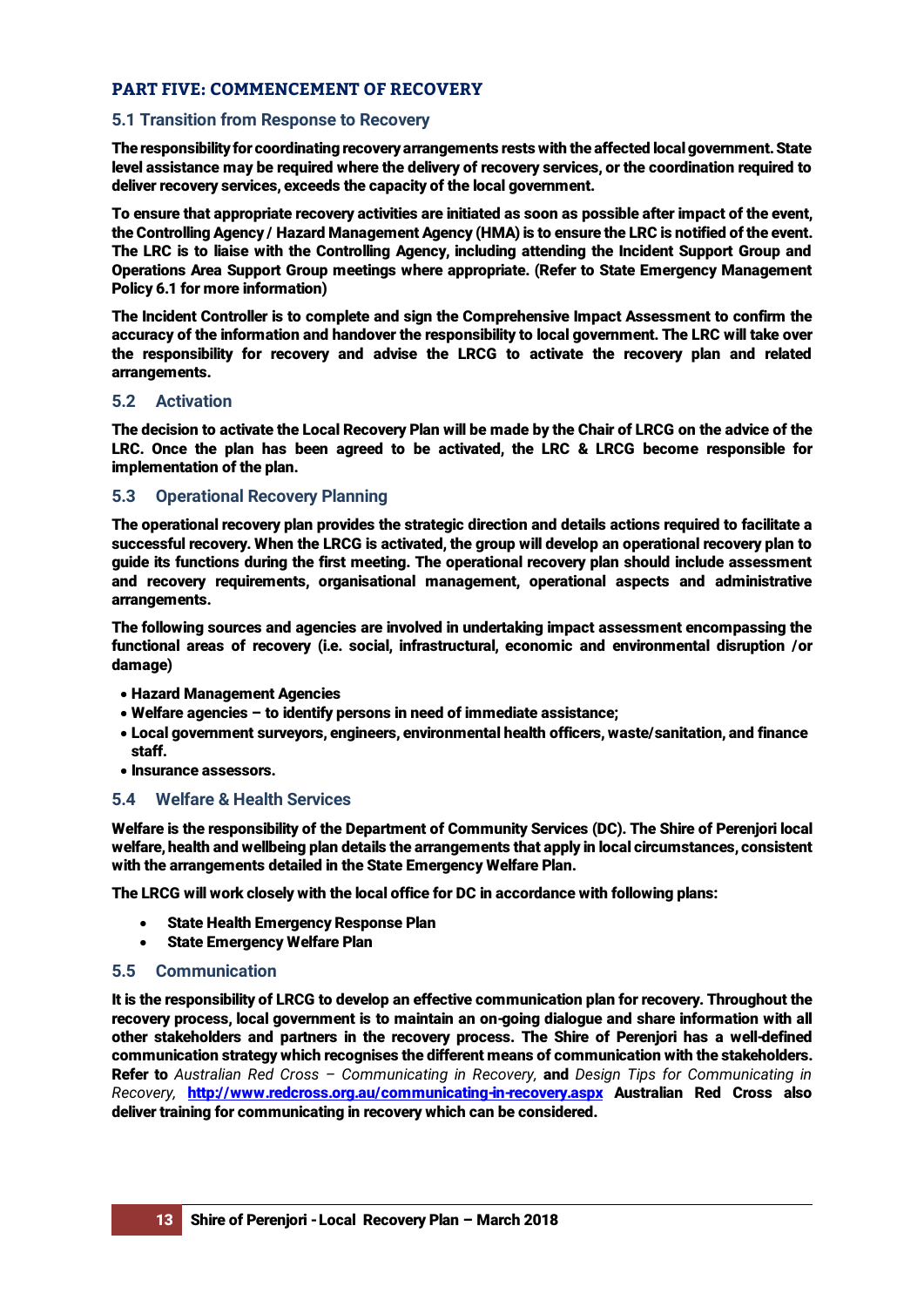# **5.6 Communication Plan**

Key groups who need to receive recovery information, the methods available and potential locations where information can be provided are detailed below:

| Who needs information?               | $\mathsf{How}$ – what communication | Where will the information be provided?         |
|--------------------------------------|-------------------------------------|-------------------------------------------------|
|                                      | methods will be used?               |                                                 |
| • Affected Community - depending on  | • Two-way Radio                     | • Potential public meeting venues $-$           |
| incident                             | • Moble SMS                         | <b>Perenjori &amp; Latham Community Centres</b> |
| • Recovery workers                   | • Website $-$ though internet       | • Potential one-stop-shop locations -           |
| • Vulnerable Groups - eg Farmers and | access may be interrupted           | <b>Perenjori Shire Council Offices/Town</b>     |
| the Farm workers                     |                                     | <b>Hall</b>                                     |

# **COMMUNITY ENGAGEMENT**

# **Planning and Implementing a Community Engagement Strategy**

| <b>Step</b>            | Information                                                                                       |
|------------------------|---------------------------------------------------------------------------------------------------|
| • Establish target     | Consider the demographics of the area and investigate what groups or networks exist.              |
| audience               | <b>Consider targeting:</b>                                                                        |
|                        | • Agency networks                                                                                 |
|                        | • The general public                                                                              |
|                        | • Community groups e.g. environmental groups, farming groups, community action                    |
|                        | groups, church groups, sporting clubs, service clubs, Aboriginal groups, schools,                 |
|                        | chambers of commerce and industry.                                                                |
|                        | $\bullet$ LEMC                                                                                    |
|                        | • Local government networks                                                                       |
|                        | • Brigades and volunteer groups                                                                   |
|                        | • Neighbouring LEMCs                                                                              |
| • Determine matters to | Determine what information you need from the community. This may include:                         |
| be communicated        | . Historical emergency events - how has recovery been managed in the past? What could             |
|                        | be improved?                                                                                      |
|                        | • General feedback on the draft Local Recovery Plan                                               |
|                        | Determine what information you are going to provide the community.                                |
|                        | This may include:                                                                                 |
|                        | • Emergency management awareness                                                                  |
|                        | • Recovery management awareness                                                                   |
|                        | • Recovery coordination centre locations                                                          |
|                        | . Determine methods of Considering the target audience, determine the most appropriate methods of |
| communication          | communication. Different communication methods using different medium may be                      |
|                        | required to address various audiences. Consider the following methods:                            |
|                        | • Circulars (distributes information within agency networks)                                      |
|                        | • Community meetings                                                                              |
|                        | • Community Kiosks (an informal workshop with displays encouraging small group<br>discussion)     |
|                        | • Community displays (exhibiting the draft Plan in public areas)                                  |
|                        | • Pre-planned meetings (presenting information at existing community group meetings               |
|                        | e.g. Rotary)                                                                                      |
|                        | . Panels and focus group (establish a group to represent a cross section of the<br>community)     |
|                        | . Media (utilising local newspapers, radio stations, posters or pamphlets to distribute           |
|                        | information and request feedback)                                                                 |
|                        | . Internet/Intranet (utilising local websites to distribute information and request               |
|                        | feedback)                                                                                         |
|                        | . Email (establish an email address for public enquiries and comments)                            |
| • Develop an           | Record the target audience, matters to be communicated and methods of communication               |
| implementation plan    | to be used in an implementation plan.                                                             |

• Refer to Australian Red Cross Booklet – Communicating in Recovery.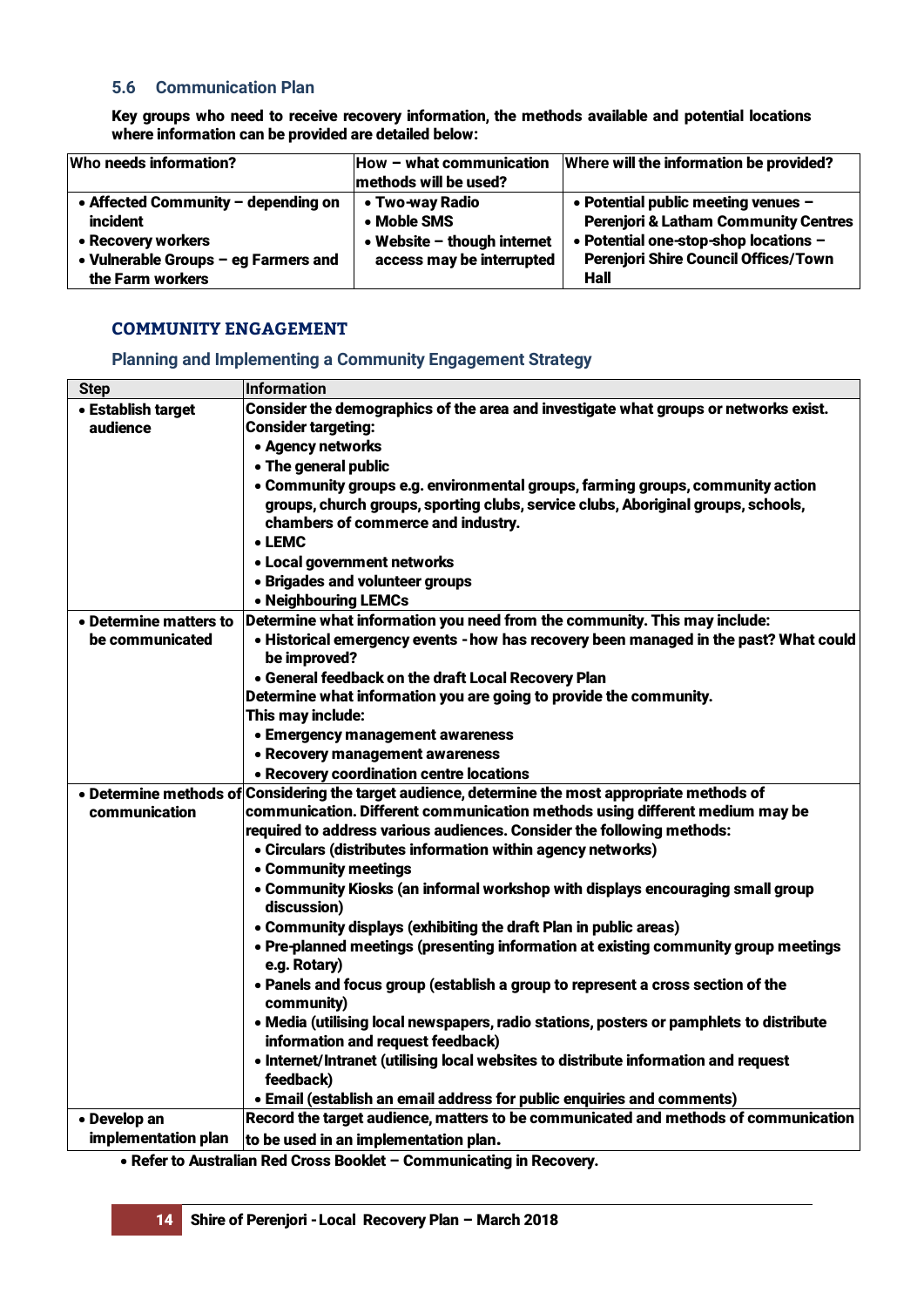# **5.7 Review of the Plan**

Testing and exercising are essential to ensure that the arrangements are workable and effective. The Local Recovery Plan is to be reviewed in accordance with State Emergency Management Policy 2.5, and amended and replaced whenever the local government considers it appropriate (*Emergency Management Act, 2005 section 42*).

According to State Emergency Management Policy No. 2.5, local emergency management arrangements (including a Local Recovery Plan) are to be reviewed and amended as follows:

- contact lists are reviewed and updated quarterly;
- a review is conducted after an event or incident in which the local recovery plan was implemented;
- a review is conducted after training that exercises the arrangements:
- an entire review is undertaken every five years, as risks might vary due to climate, environment and population changes; and
- Circumstances may require more frequent reviews.

#### **5.8 Exercise**

Local Emergency Management Committees are to develop appropriate exercise plans and schedules to test local arrangements including Local Recovery Plan. At least one local level exercise should be conducted, on an annual basis. Refer to *Emergency Management Act, 2005* section 39 and State Emergency Management Policy No. 3.1 – State Emergency Management Exercises for further information on conduct of exercise.

Exercising the arrangements during the planning process will allow the LRC & LRCG to:

- test the functionality and effectiveness of the local arrangements;
- bring together members of emergency management agencies and give them knowledge of, and confidence in, each other;
- help educate the community about local arrangements and programs thus providing them with confidence in their local government and emergency management agencies;
- allow participating agencies an opportunity of testing their operational procedures and skills in simulated emergency conditions; and
- Test the ability of separate agencies to work together on common tasks, and to assess effectiveness of co-ordination between them.

The management of an exercise is a systematic process involving planning, documenting, conducting, evaluating and validating.

# **EVALUATION OF RECOVERY**

It is the responsibility of the LRC to Monitor the progress of recovery and provide periodic reports to the LRCG and State Recovery Coordinating Group, if established. The evaluation of recovery activities is essential to maximise lessons learned and identify where improvements can be made. An evaluation of the effectiveness of the recovery activities in relation to the recovery plan should be conducted within 12 months of the disaster.

The evaluation can involve:

- Community and stakeholder surveys
- **Interviews**
- Workshops
- Assessment of key project outcomes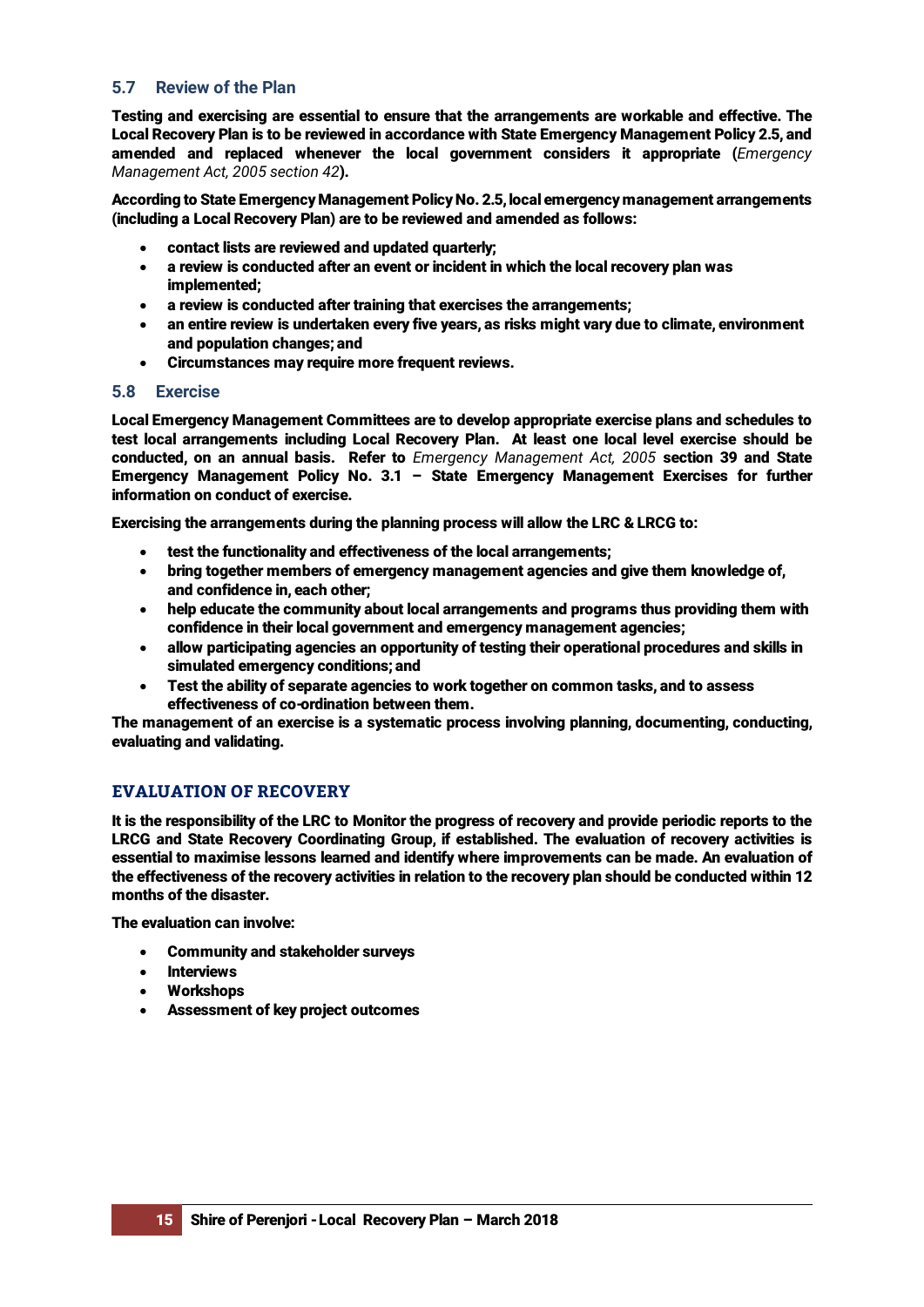#### **GLOSSARY OF TERMS**

**CONTROL AGENCY (also referred to as COMBAT AGENCY) -** an organisation which, because of its expertise and resources, is responsible for performing an activity such as firefighting, rescue, temporary building restoration, evacuation, containment of oil spills, monitoring of radioactive materials. An emergency operation may involve a number of Combat Agencies.

**COMMUNITY EMERGENCY RISK MANAGEMENT -** a systematic process that produces a range of measures which contribute to the well-being of communities and the environment.

**DISASTER-**See EMERGENCY.

**DISTRICT EMERGENCY COORDINATOR -** is appointed by the State Emergency Coordinator for each emergency management district. The District Emergency Coordinator has responsibility to provide advice and support to the District Emergency Management Committee for the district for the development and maintenance of emergency management arrangements for its district and to carry out other emergency management functions in accordance with the directions of the State Emergency Coordinator.

**DISTRICT EMERGENCY MANAGEMENT COMMITTEE -**is responsible for assisting in the establishment and maintenance of effective emergency management arrangements for the district for which it is constituted and has such other functions as are prescribed by Regulations.

**EMERGENCY -** an event, actual or imminent, which endangers or threatens to endanger life, property or the environment, and which is beyond the resources of a single organisation or which requires the coordination of a number of significant emergency management activities.

**EMERGENCY MANAGEMENT -** The emergency management concepts for Western Australia are consistent with those of the commonwealth and in accordance with the Emergency Management Regulations 2006: **Prevention** activities eliminate or reduce the probability of occurrence of a specific hazard. They also reduce the degree of damage likely to be incurred. **Preparedness** activities focus on essential emergency response capabilities through the development of plans, procedures, organization and management of resources, training and public education. **Response** activities combat the effects of the event, provide emergency assistance for casualties, and help reduce further damage and help speed recovery operations. **Recovery** activities support emergency affected communities in their construction of the physical infrastructure and restoration of emotional, social, economic and physical wellbeing. During recovery operations, actions are taken to minimize the recurrence of the hazard and/or lessen the effects on the community.

**EMERGENCY RISK MANAGEMENT –** A systematic process that produces a range of measures that on being implemented contributes to the safety and wellbeing of communities and the environment.

**HAZARD –** a situation or condition with potential of for loss or harm the community or the environment.

**HAZARD MANAGEMENT AGENCY –** that organisation which, because of its legislative responsibility or specialized knowledge, expertise and resources, is responsible for ensuring that all emergency management activities pertaining to the prevention of, preparedness for, response to, and recovery from, a specific hazard are undertaken. Such organisations are either designated by legislation or detailed in State level emergency management plans.

**INCIDENT –** an emergency, which impacts upon a localized community or geographical area but not requiring the coordination and significant multi-agency emergency management activities at a district or State level.

**INCIDENT AREA –** the area, defined by the Incident Controller, incorporating the localized community or geographical area impacted by the incident.

**INCIDENT CONTROLLER –** the person responsible for the overall management of the response phase, to a major emergency or disaster. In all instances the senior officer of the Hazard Management Agency will perform this function.